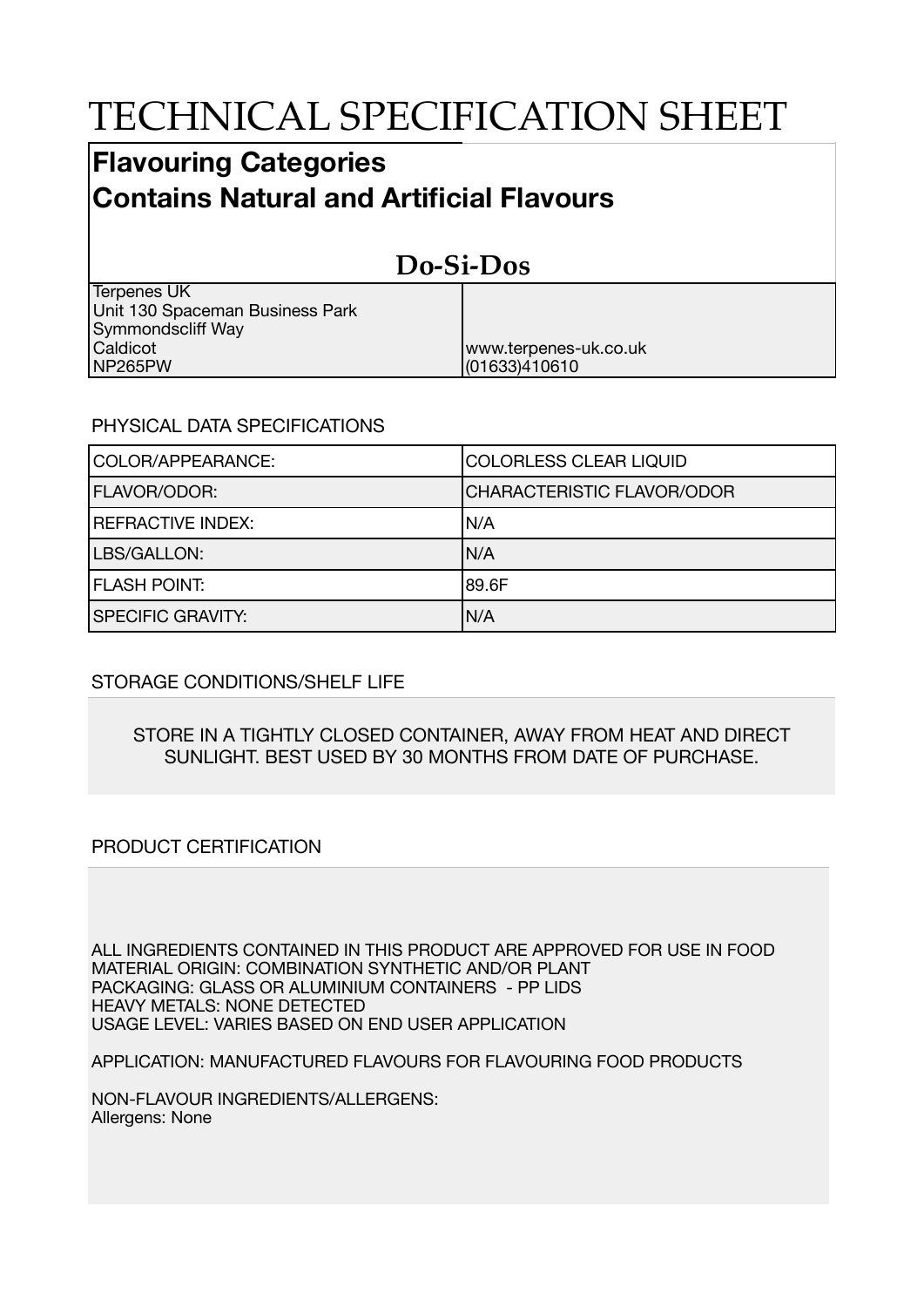| <b>COMPOSITION</b>                      |                |              |
|-----------------------------------------|----------------|--------------|
| myrcene                                 | 123-35-3       | $20 - 50\%$  |
| beta-caryophyllene                      | 87-44-5        | $10 - 20\%$  |
| d-Limonene                              | 5989-27-5      | $10 - 20\%$  |
| alpha-pinene                            | 80-56-8        | $1 - 10\%$   |
| benzyl alcohol                          | $100 - 51 - 6$ | $1 - 10\%$   |
| beta-pinene                             | 127-91-3       | $1 - 10\%$   |
| linalool                                | 78-70-6        | $1 - 10\%$   |
| <b>OCIMENE 1% ETOH</b>                  | 3338-55-4      | $1 - 10\%$   |
| ethyl butyrate                          | 105-54-4       | $0.1 - 1$    |
| linalyl acetate                         | 115-95-7       | $0.1 - 1$    |
| (E)-beta-farnesene                      | 18794-84-8     | $0.01 - 0.1$ |
| (E)-beta-ocimene                        | 3779-61-1      | $0.01 - 0.1$ |
| 3-octanone                              | 106-68-3       | $0.01 - 0.1$ |
| 4-carvomenthenol                        | 562-74-3       | $0.01 - 0.1$ |
| alpha-terpineol                         | $98 - 55 - 5$  | $0.01 - 0.1$ |
| delta-3-carene                          | 13466-78-9     | $0.01 - 0.1$ |
| ETHYL 2 METHYL BUTYRATE                 | 7452-79-1      | $0.01 - 0.1$ |
| ethyl acetate                           | 141-78-6       | $0.01 - 0.1$ |
| ethyl propionate                        | 105-37-3       | $0.01 - 0.1$ |
| Eucalyptol                              | 470-82-6       | $0.01 - 0.1$ |
| Gamma Terpinene                         | 99-85-4        | $0.01 - 0.1$ |
| Lavandulyl acetate                      | 25905-14-0     | $0.01 - 0.1$ |
| maltol                                  | $118 - 71 - 8$ | $0.01 - 0.1$ |
| methyl anthranilate                     | 134-20-3       | $0.01 - 0.1$ |
| Pineapple ketone/Strawberry<br>Furanone | 3658-77-3      | $0.01 - 0.1$ |
| Sabinene                                | 3387-41-5      | $0.01 - 0.1$ |
| terpinolene                             | 586-62-9       | $0.01 - 0.1$ |
| 1-octen-3-ol                            | 3391-86-4      | < 0.01       |
| 1-octen-3-yl acetate                    | 2442-10-6      | < 0.01       |
| $3$ -Hexen-1-ol, $(Z)$ -                | 928-96-1       | < 0.01       |
| alpha-phellandrene                      | 99-83-2        | < 0.01       |
| <b>Borneol</b> crystals                 | 507-70-0       | < 0.01       |
| Butanoic acid, 2-methyl-                | $116 - 53 - 0$ | < 0.01       |
| camphene                                | 79-92-5        | < 0.01       |